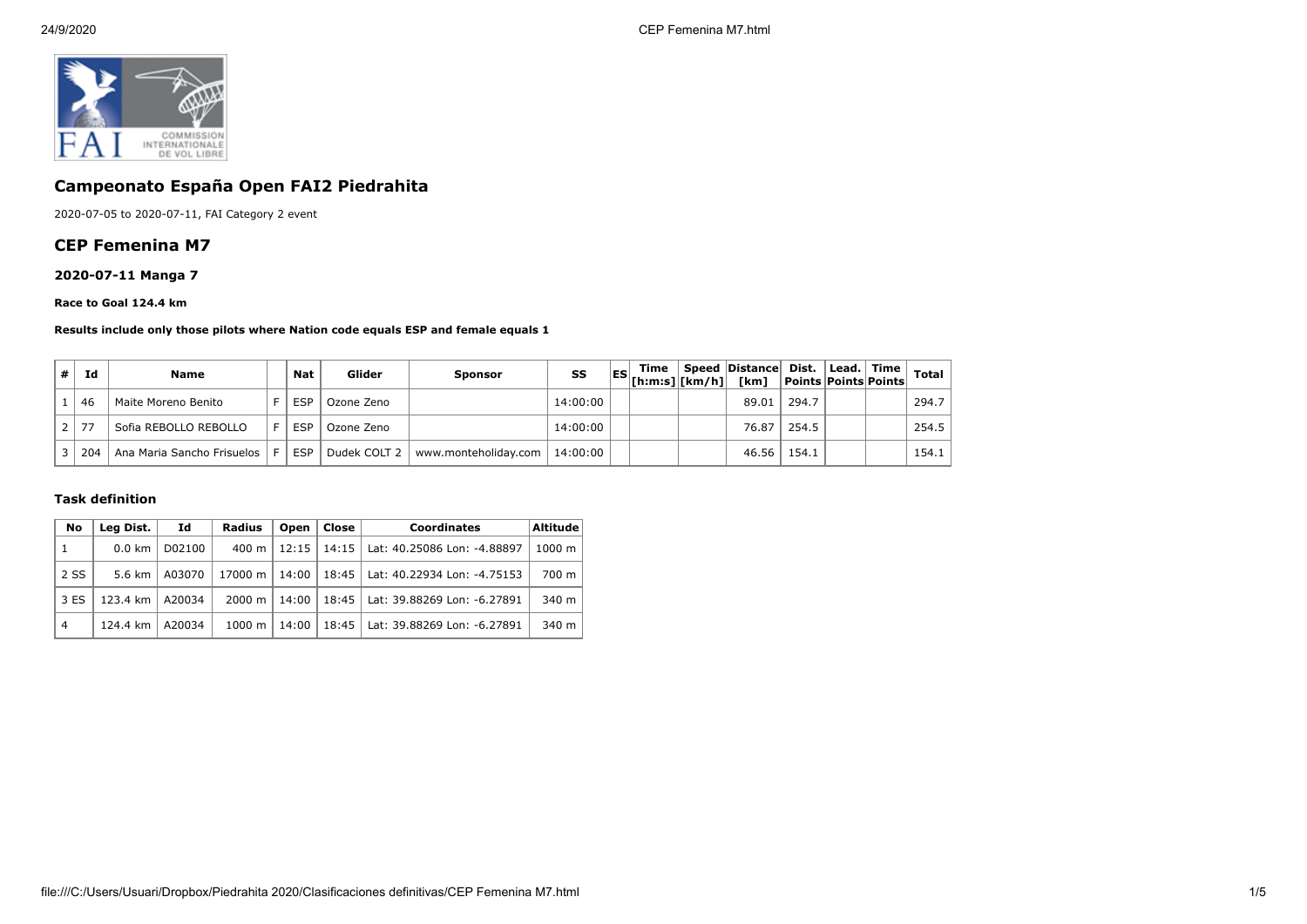24/9/2020 CEP Femenina M7.html

**Pilots not yet processed (NYP)**

**Id Name**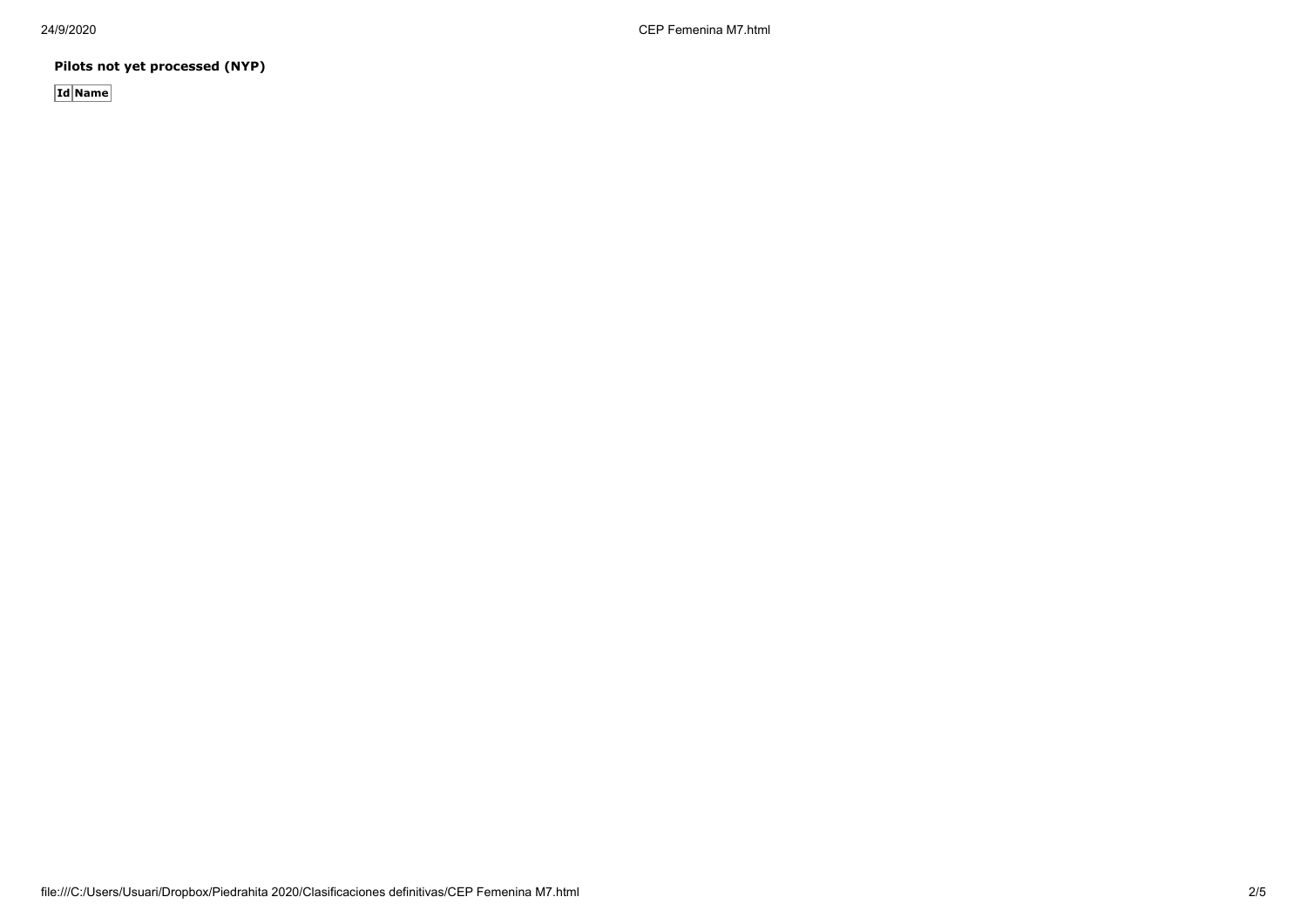### **Task statistics**

| param                           | value                     |
|---------------------------------|---------------------------|
| ss distance                     | 116.884                   |
| task_distance                   | 124.426                   |
| launch_to_ess_distance          | 123.425                   |
| no_of_pilots_present            | 139                       |
| no_of_pilots_flying             | 139                       |
| no_of_pilots_lo                 | 70                        |
| no_of_pilots_reaching_nom_dist  | 128                       |
| no_of_pilots_reaching_es        | 71                        |
| no_of_pilots_reaching_goal      | 69                        |
| sum_flown_distance              | 13419.492                 |
| best_dist                       | 124.426                   |
| best time                       | 3.2658                    |
| worst time                      | 4.565                     |
| qnh_setting                     | 1013.25                   |
| no_of_pilots_in_competition     | 150                       |
| no_of_pilots_landed_before_stop | 0                         |
| sum_dist_over_min               | 12867.948                 |
| sum_real_dist_over_min          | 12867.948                 |
| sum_flown_distances             | 13419.492                 |
| best_real_dist                  | 124.426                   |
| last_start_time                 | 2020-07-11T14:00:00+02:00 |
| first_start_time                | 2020-07-11T14:00:00+02:00 |
| first_finish_time               | 2020-07-11T17:15:57+02:00 |
| max_time_to_get_time_points     | 5.073                     |
| goalratio                       | 0.4964                    |
| arrival_weight                  | 0                         |
| departure_weight                | 0                         |
| leading_weight                  | 0.162                     |
| time_weight                     | 0.4261                    |
| distance_weight                 | 0.4119                    |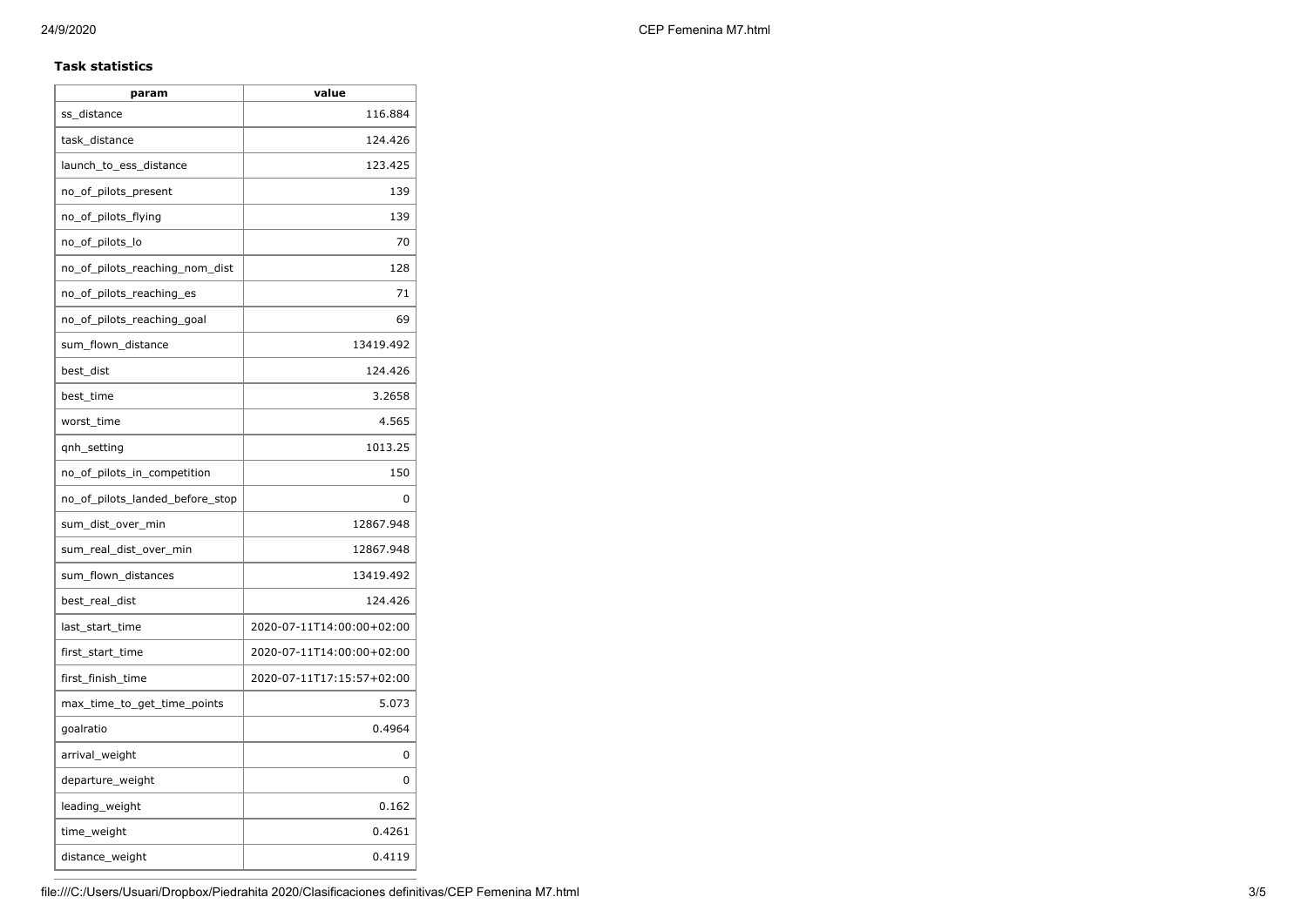| param                        | value        |
|------------------------------|--------------|
| smallest_leading_coefficient | 2.1862       |
| available_points_distance    | 411.9244     |
| available_points_time        | 426.0756     |
| available_points_departure   | O            |
| available points leading     | 162          |
| available_points_arrival     | O            |
| time_validity                | 1            |
| launch_validity              | $\mathbf{1}$ |
| distance_validity            | 1            |
| stop_validity                | 1            |
| day_quality                  | 1            |
| ftv_day_validity             | 0.9535       |
| time_points_stop_correction  | O            |

# **Scoring formula settings**

| param                                        | value        |
|----------------------------------------------|--------------|
| id                                           | GAP2020      |
| use_distance_points                          | 1            |
| use_time_points                              | 1            |
| use_departure_points                         | $\Omega$     |
| use_leading_points                           | 1            |
| use_arrival_position_points                  | 0            |
| use_arrival_time_points                      | 0            |
| time points if not in goal                   | $\Omega$     |
| jump_the_gun_factor                          | $\Omega$     |
| jump_the_gun_max                             | 0            |
| use_1000_points_for_max_day_quality          | 0            |
| normalize_1000_before_day_quality            | $\Omega$     |
| time_validity_based_on_pilot_with_speed_rank | $\mathbf{1}$ |
| bonus_gr                                     | 2            |
| no pilots in goal factor                     | 0.8          |
| task_stopped_factor                          | 0.7          |